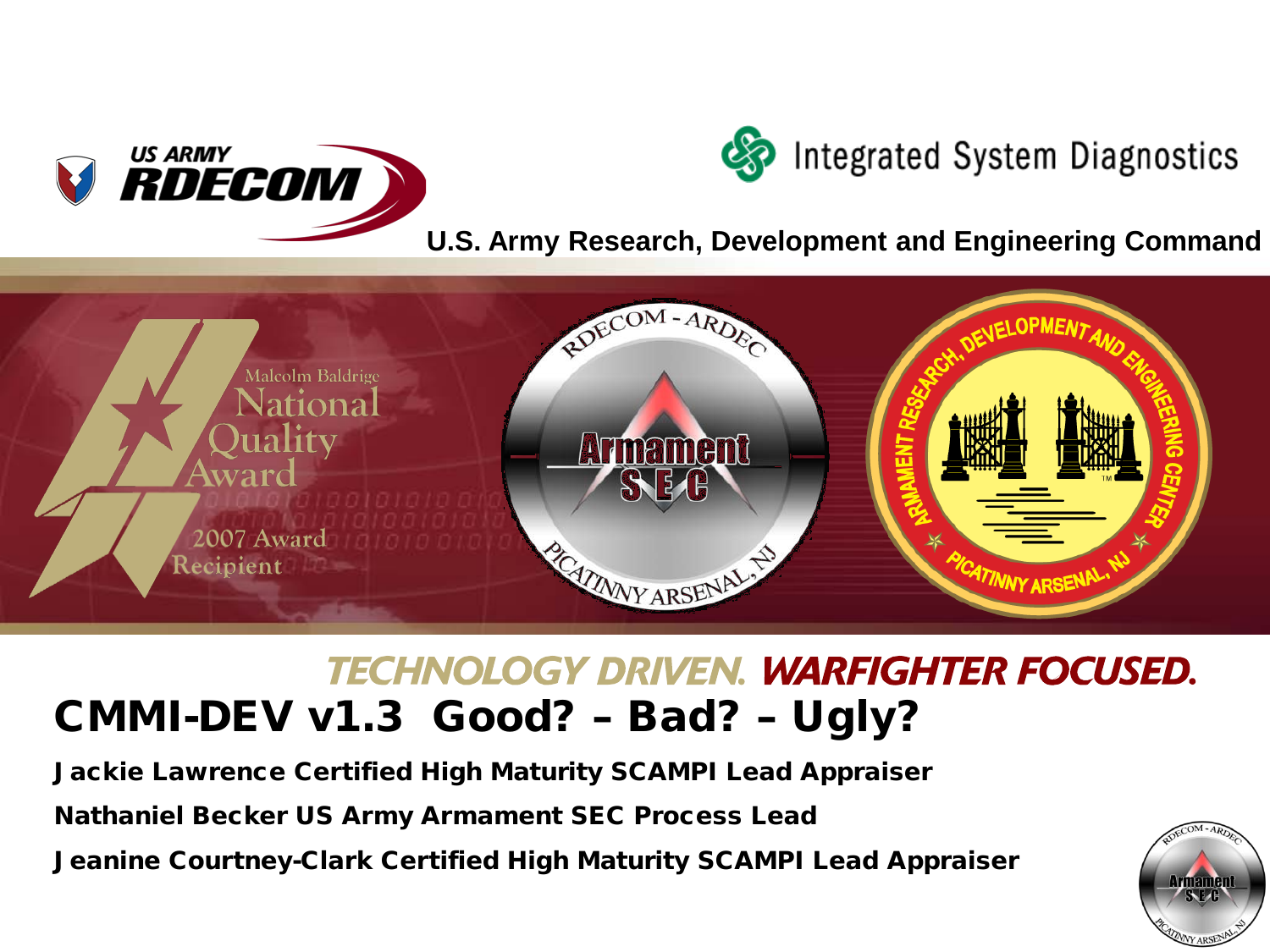

# **Context**

- **Appraisal Preparation and Planning**
- **Appraisal On-site**
- **Appraisal Reporting**

# **Impact on Appraisal Results CMMI®- DEV v1.3 Practice Characterizations Model Specific Recommendations**

•® CMM, Capability Maturity Model, and CMMI are registered in the U.S. Patent and Trademark Office by Carnegie Mellon University. •sm CMM Integration, SCAMPI, and IDEAL are service marks of Carnegie Mellon University.



2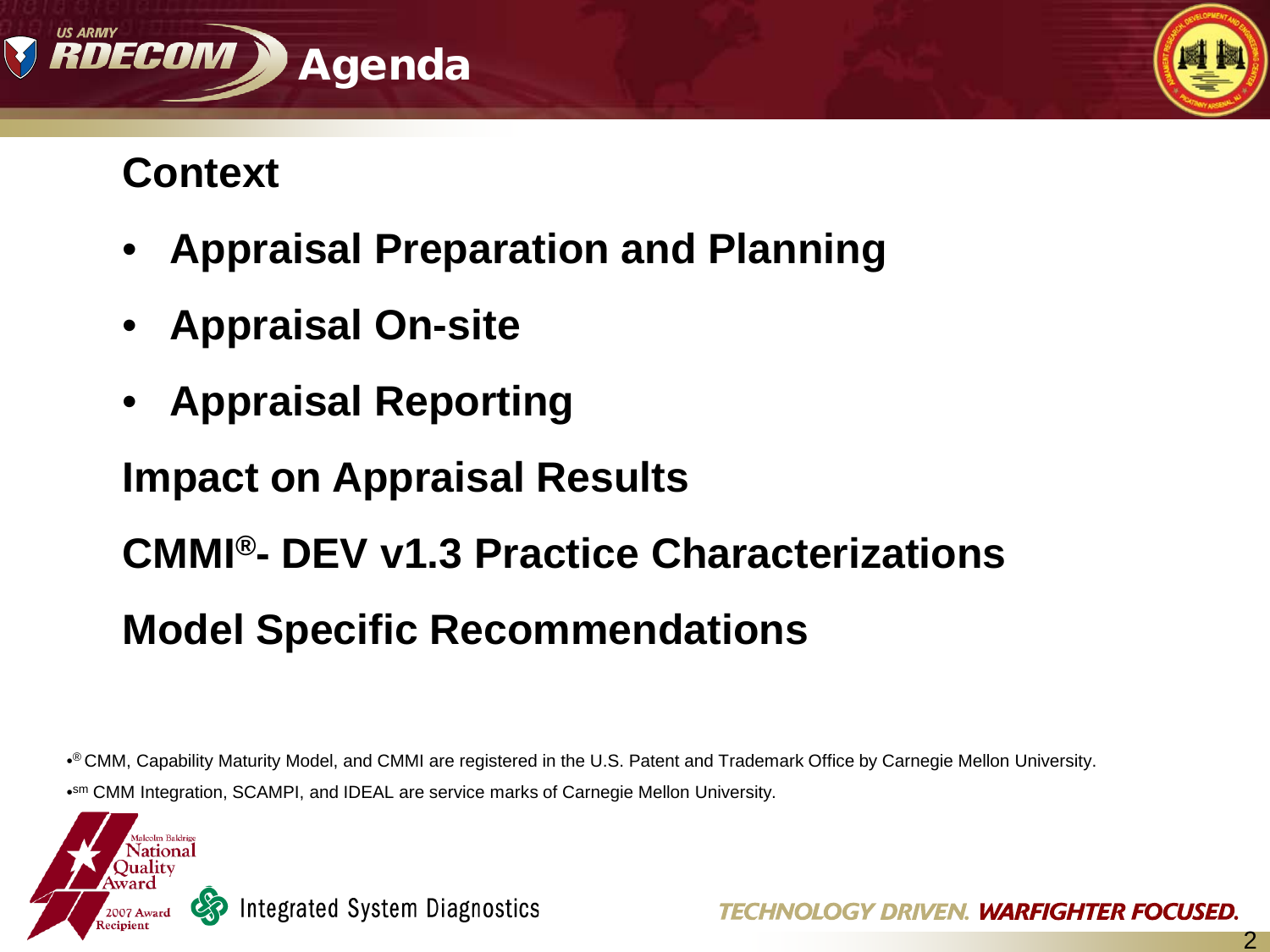



3

- **Long (>10 year) organizational process improvement legacy.**
- **Appraisal Sponsor requested the appraisal team pilot CMMI**®**- DEV v1.3 high maturity practices.**
- **Appraisal objective - determine the potential impact to the organization's current practices.**
- **Repeat CMMI**® **ML 5 appraisal for the organization.**

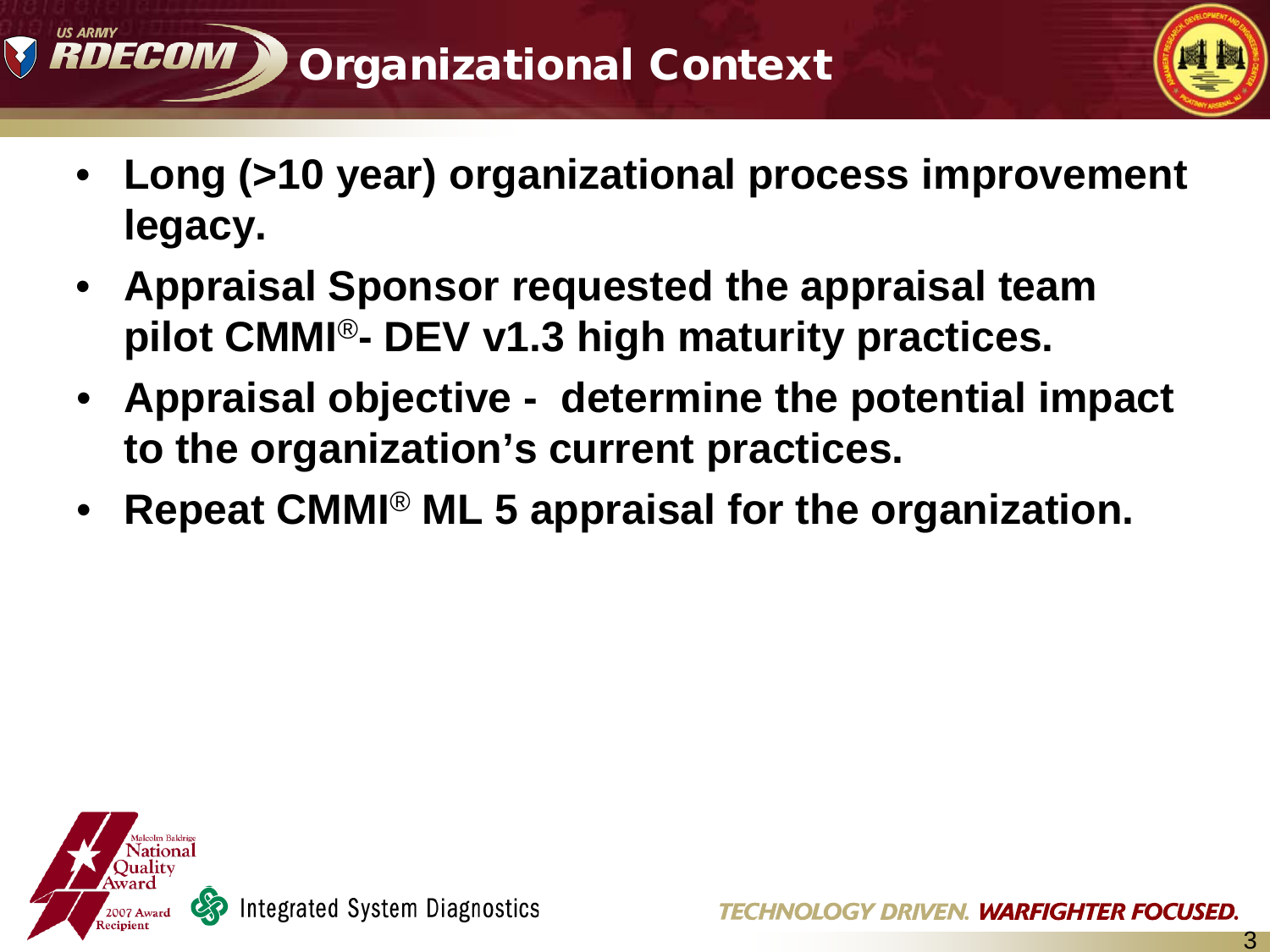#### Appraisal Preparation and RDECOM Planning Considerations



- **Appraisal team training supplemented by:**
	- **Most of appraisal team attended the SEPG 2010 Conference special session: CMMI®- DEV v1.3 for High Maturity Lead Appraisers, as invited guests.**
	- **QPM and OPM webinar conducted by two members of the SEI staff and other CMMI®- DEV v1.3 development team members during the appraisal readiness review.**
	- **Each team member was required to review the CMMI®- DEV v1.3 GLOP provided to the team by the SEI CMMI® Program Manager.**

# • **Other Planning**

- **No additional interviews.**
- **No additional data collected.**
- **No schedule impact.**

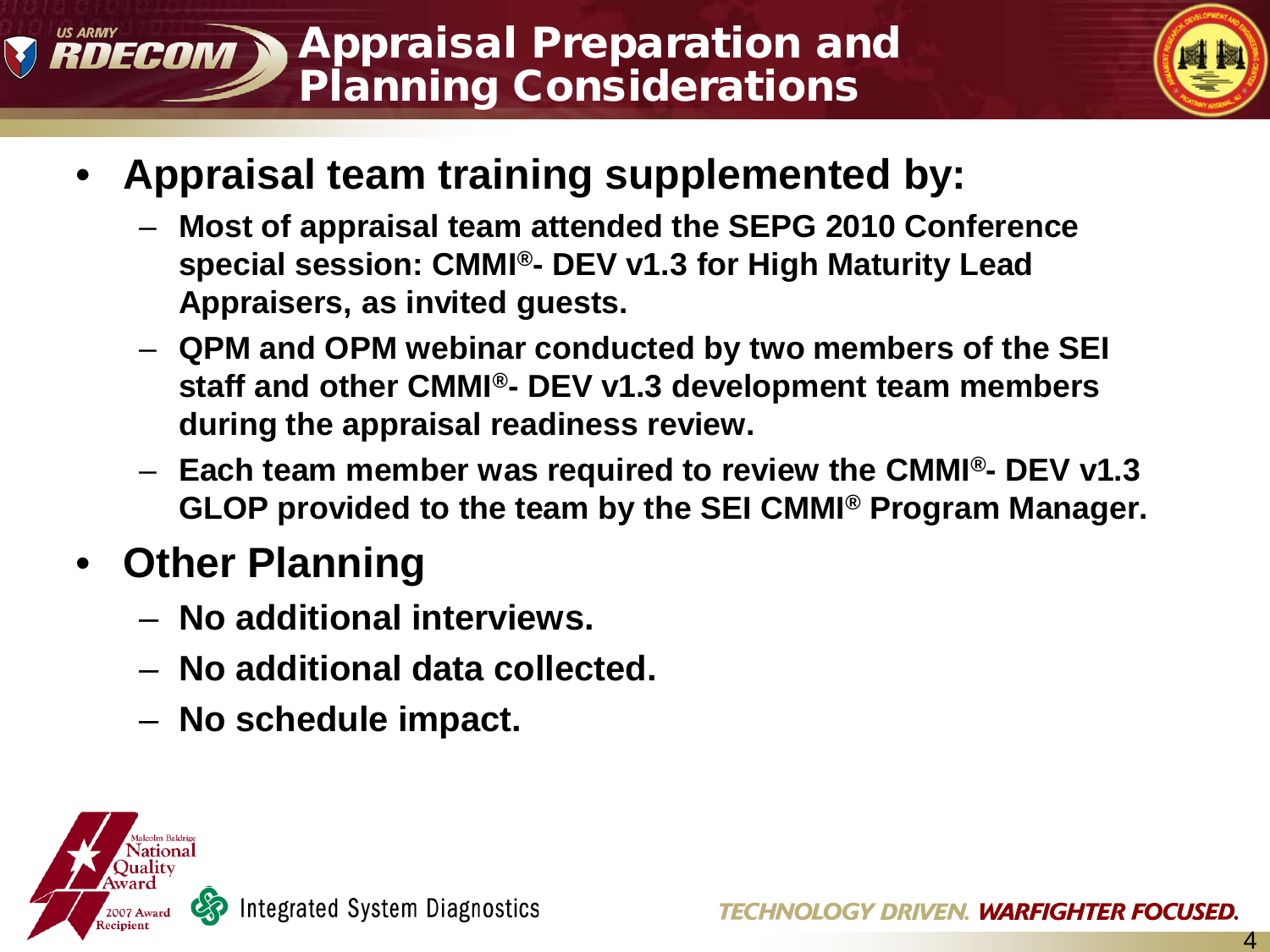



| <b>Jackie Lawrence (Team Lead)</b> | <b>ISD</b>                 |
|------------------------------------|----------------------------|
| <b>Nathan Becker</b>               | <b>Armament SEC</b>        |
| <b>Billy Thomas</b>                | <b>Armament SEC</b>        |
| <b>Helen Huie</b>                  | <b>Armament SEC</b>        |
| <b>Steve Lubash</b>                | <b>Armament SEC (UTRS)</b> |
| <b>Timothy Grealy</b>              | <b>QESA</b>                |
| <b>Jeanine Courtney-Clark</b>      | <b>ISD</b>                 |



So Integrated System Diagnostics

**TECHNOLOGY DRIVEN. WARFIGHTER FOCUSED.**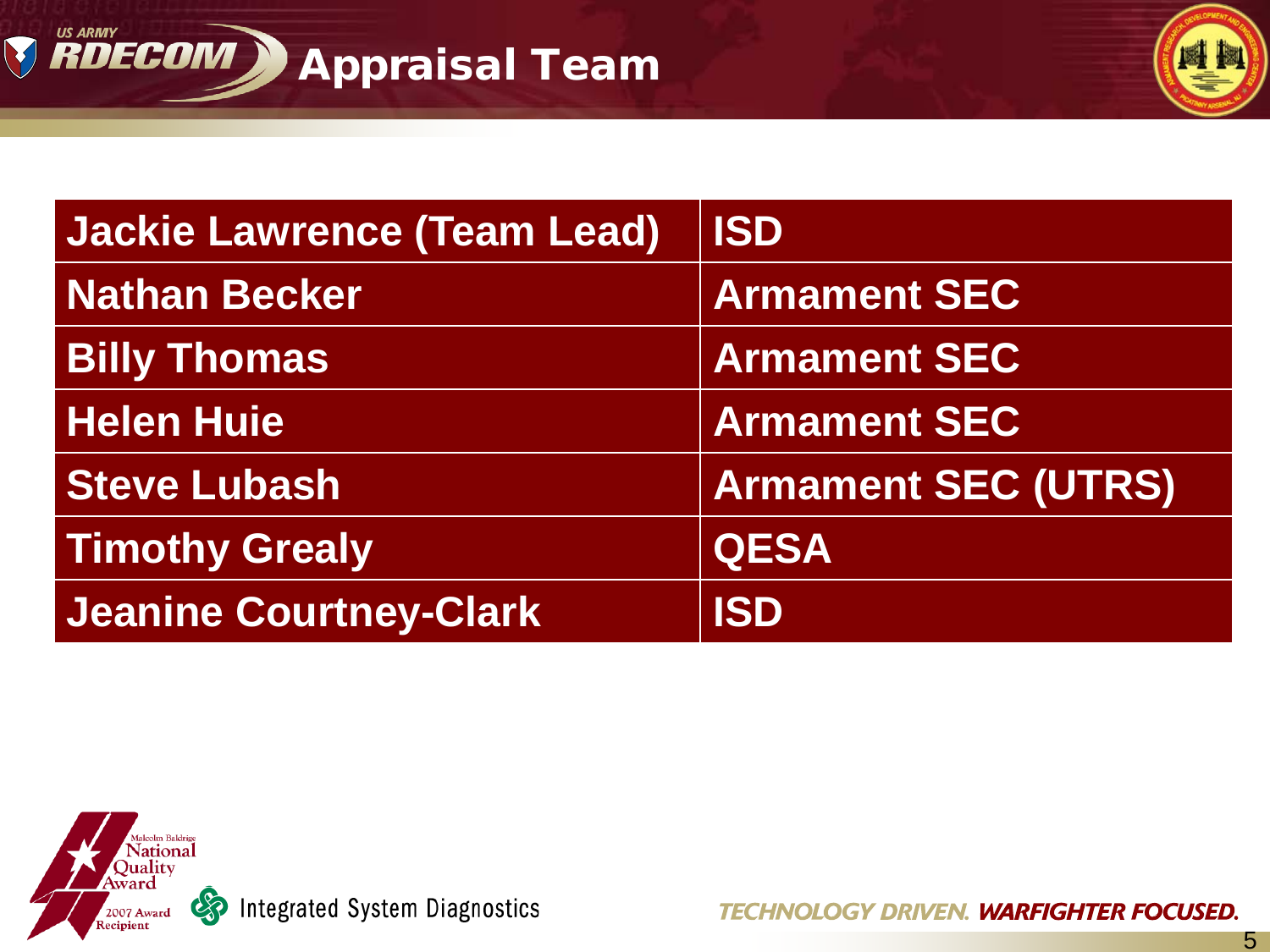

# **CMMI®- DEV v1.3 materials used.**

- **GLOP – March 22, 2010 (CAR and OPP)**
- **QPM – April 28, 2010 (email date)**
- **OID/OPM – May 12, 2010**

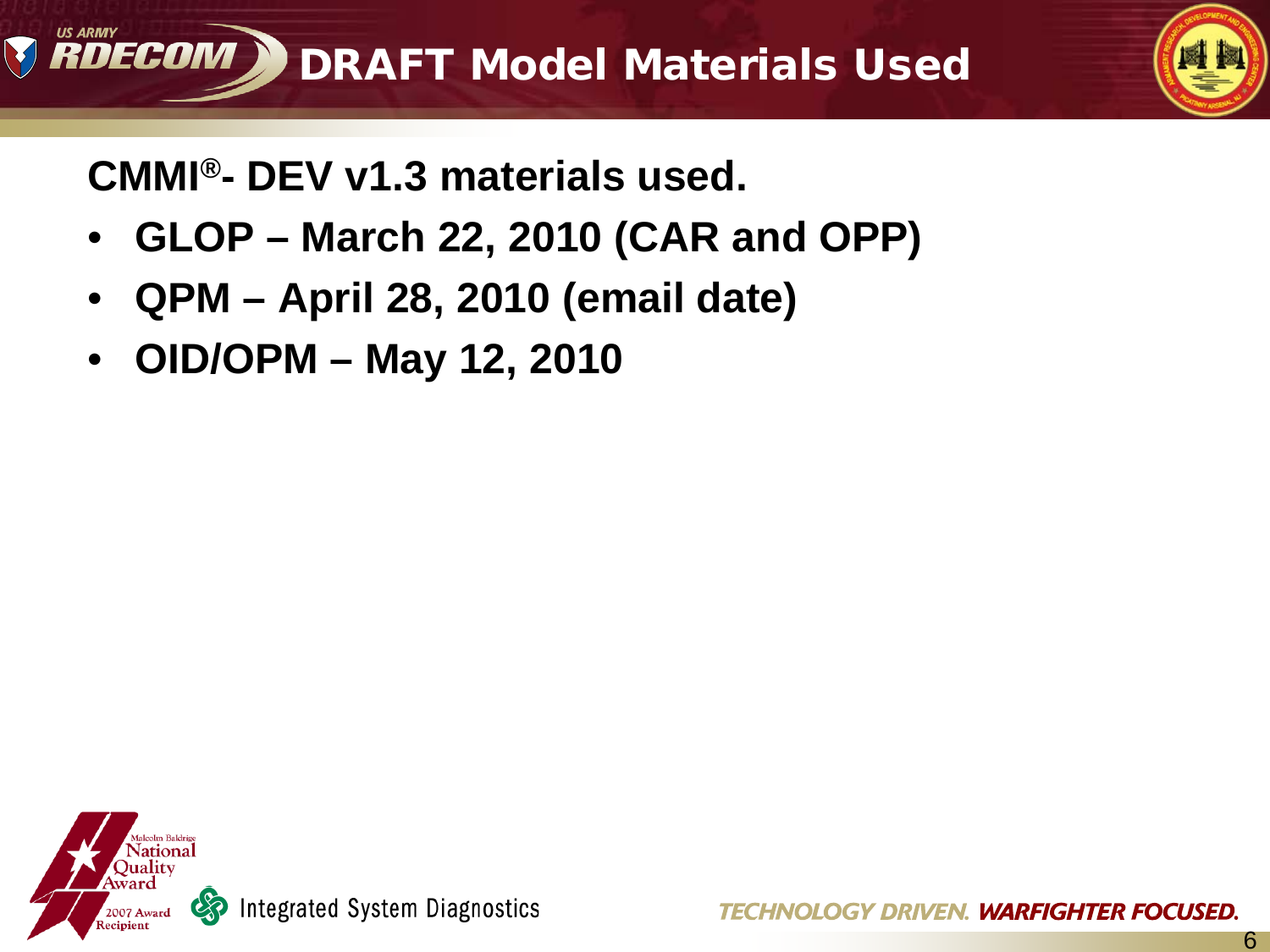



- **Use the existing data provided by the organization for the CMMI-DEV v1.2 appraisal.**
- **Focus on ML4 (OPP and QPM) and ML 5 (OPM and CAR) process areas.**
- **Identify areas that may impact either implementation or an appraisal.**
- **Carefully review the intent of the new model text and classify each change as either better explanations, new expectations (practice changes) or new recommendations (informative text).**

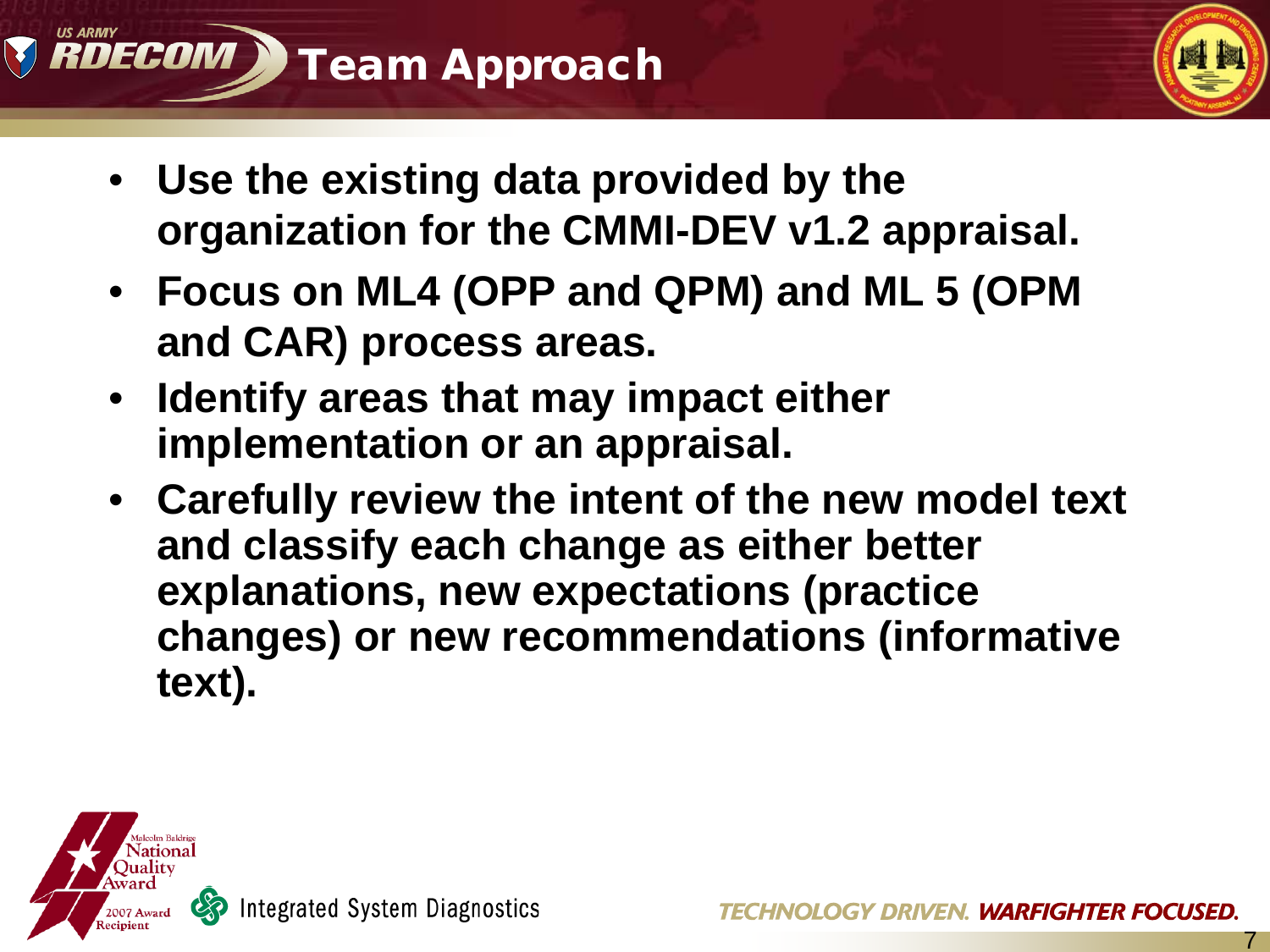

8

# **Team Feedback/Experience:**

**"Maintain Business Objectives" (OPM SP 1.1) seemed out of sequence. We felt a need to have a practice in OPP to maintain objectives already established (also see recommendation for OPF).** 

**The explanations in the informative material are more helpful. Specifically the new language in sub practices 1 – 3:**

- **criteria for selecting sub practices,**
- **traceability between sub processes and objectives**
- **using causal and sensitivity analysis for sub process selection**
- **determining a range of expected performance results.**

# **Team Recommendation:**

**Move SP 1.1 Maintain Business Objectives from OPM SP 1.1 to OPP SP 1.1 and renumber practices in OPP SG 1.** 

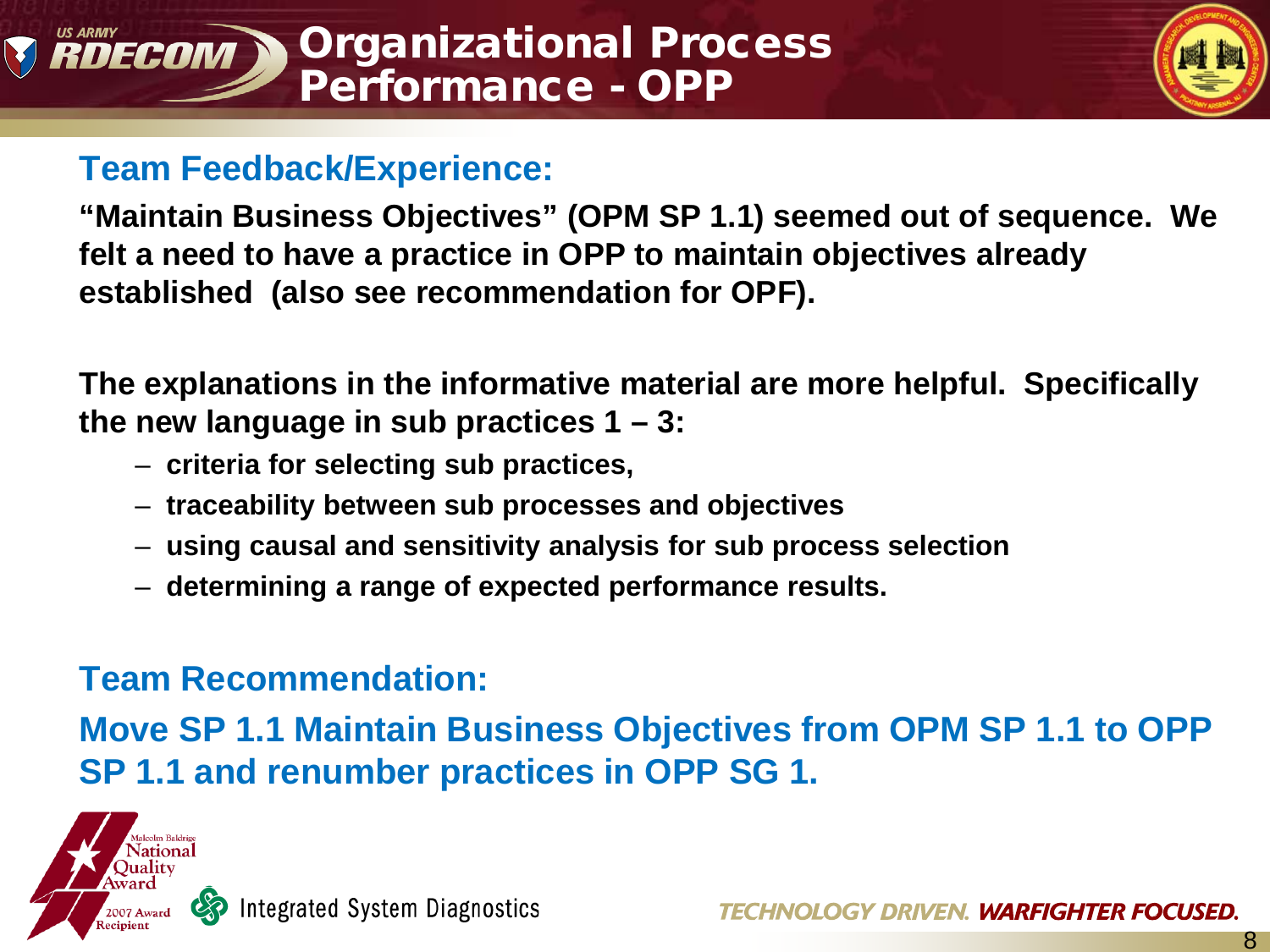#### OPP v1.3 vs v1.2 Change DECOM **Highlights**



**v1.3 - New SP 1.1 Establish and maintain the organization's quantitative objectives for quality and process performance, which are traceable to business objectives.**

**v1.3 - SP 1.2 Select processes or subprocesses in the organization's set of standard processes to be included in the organization's process performance analyses and maintain traceability to business objectives.**

**v1.3 SP 1.3 Establish and maintain definitions of measures to be included in the organization's process performance analyses.**

v1.2 SP 1.3 Establish and maintain quantitative objectives for quality and process performance for the organization.

## **v1.3 SP 1.4 Analyze the performance of the selected processes, and establish and maintain the process performance baselines.**

2 SP 1.4 Establish and maintain the organization's process-performance **elin**es.

**Integrated System Diagnostics** 

**OGY DRIVEN. WARFIGHTER FOCUSED.**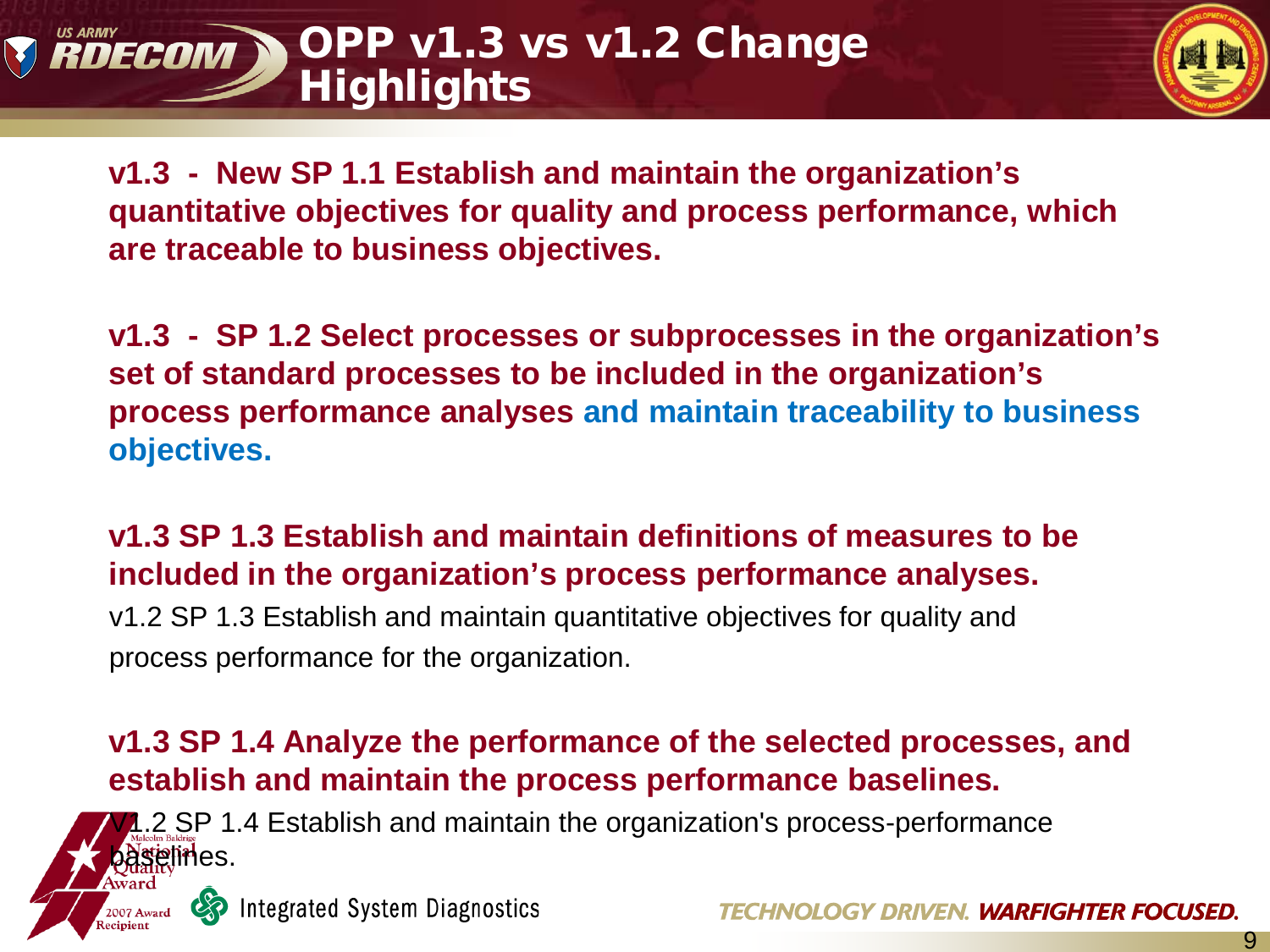



## **Team Feedback/Experience:**

**There appears to be significant overlap between QPM SP 2.1 and QPM SP 2.2 (e.g., a clear distinction is not made between manage versus monitor in the subpractices). [QPM SP 2.1, QPM SP 2.2]**

**We would prefer to see some other types of examples. As written this the model may lead organizations to focus on PR too much. [QPM SP 1.2]**

**We suggest there should be fewer subpractices on measures and more on selecting analytic techniques. [QPM SP 1.4]**

**QPM SP 2.2 subpractice 6 and QPM SP 2.3 subpractice 2 are virtually the same. [QPM SP 2.2, QPM SP 2.3]**

# **Team Recommendation:**

**Requist 2.2 Monitor Performance of the selected sub processes. Integrated System Diagnostics** GY DRIVEN. WARFIGHTER FOCUSED.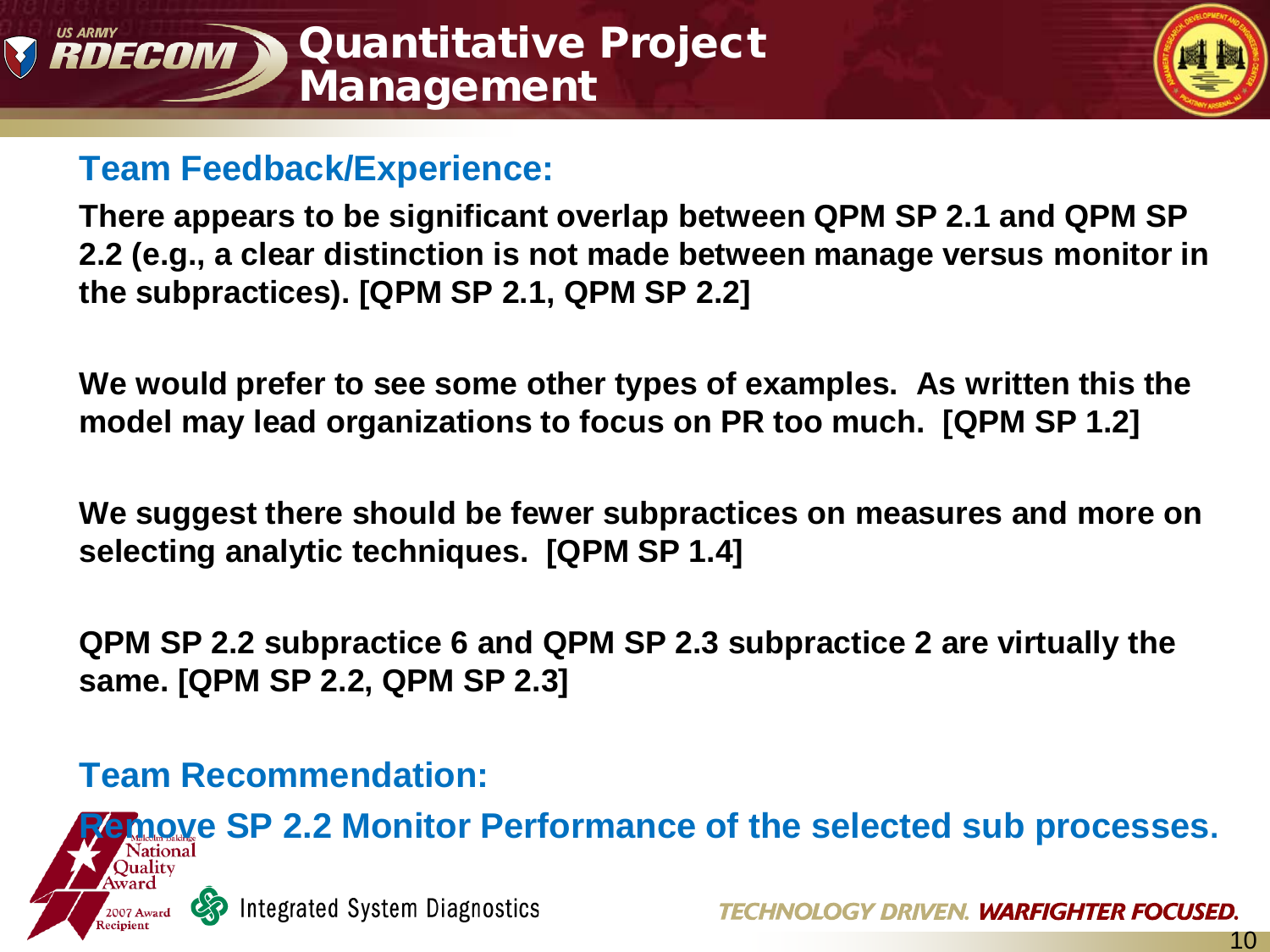#### QPM - v1.3 vs v1.2 Change RDECOM **Highlights**



## **v1.3 SP 1.2 Using statistical and other quantitative techniques, compose a defined process that enables the project to achieve its quality and process performance objectives.**

v1.2 SP 1.2 Select the subprocesses that compose the project's defined process based on historical stability and capability data.

## **v1.3 SP 1.3 Select subprocesses and attributes critical to evaluating performance and that help to achieve the project's quality and process performance objectives.**

v1.2 SP 1.3 Select the subprocesses of the project's defined process that will be statistically managed.

## **V 1.3 SP 1.4 Select measures and analytic techniques to be used in quantitative management.**

v1.2 SP 1.4 Monitor the project to determine whether the project's objectives for quality and process performance will be satisfied, and identify corrective action as appropriate.



Integrated System Diagnostics

**TECHNOLOGY DRIVEN. WARFIGHTER FOCUSED.**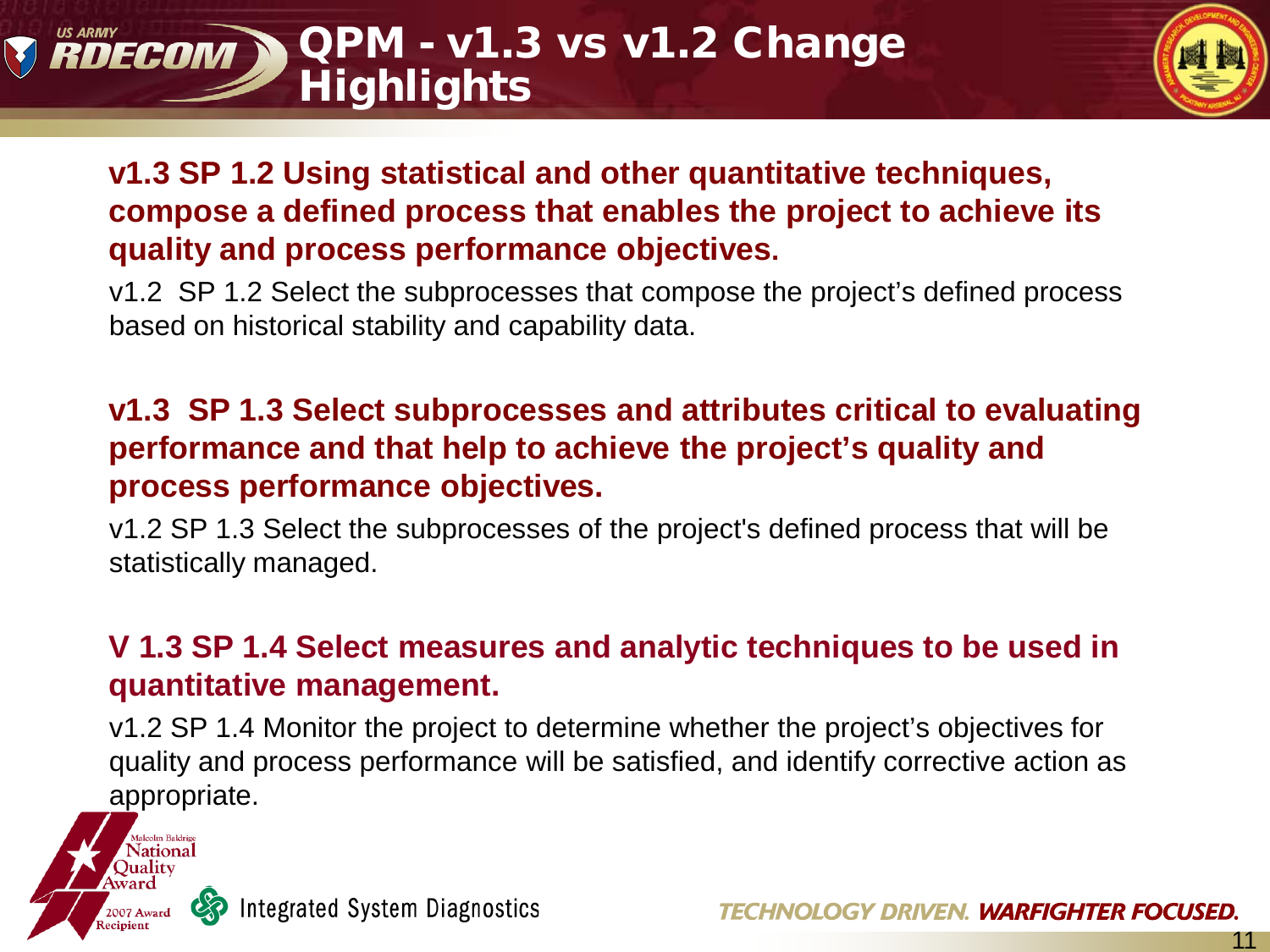#### QPM - v1.3 vs v1.2 Change RDECOM **Highlights**



12

# **SP 2.1 Monitor the performance of selected subprocesses using statistical and other quantitative techniques.**

v1.2 SP 2.1 Select the measures and analytic techniques to be used in statistically managing the selected subprocesses.

#### **SP 2.2 Manage the project using statistical and other quantitative techniques to determine whether or not the project's objectives for quality and process performance are being satisfied.**

v1.2 SP 2.2 Establish and maintain an understanding of the variation of the selected subprocesses using the selected measures and analytic techniques.

#### **SP 2.3 Perform root cause analysis of selected issues to address deficiencies in achieving the project's quality and process performance objectives.**

v1.2 SP 2.3 Monitor the performance of the selected subprocesses to determine their capability to satisfy their quality and process performance objectives, and identify corrective action as necessary.

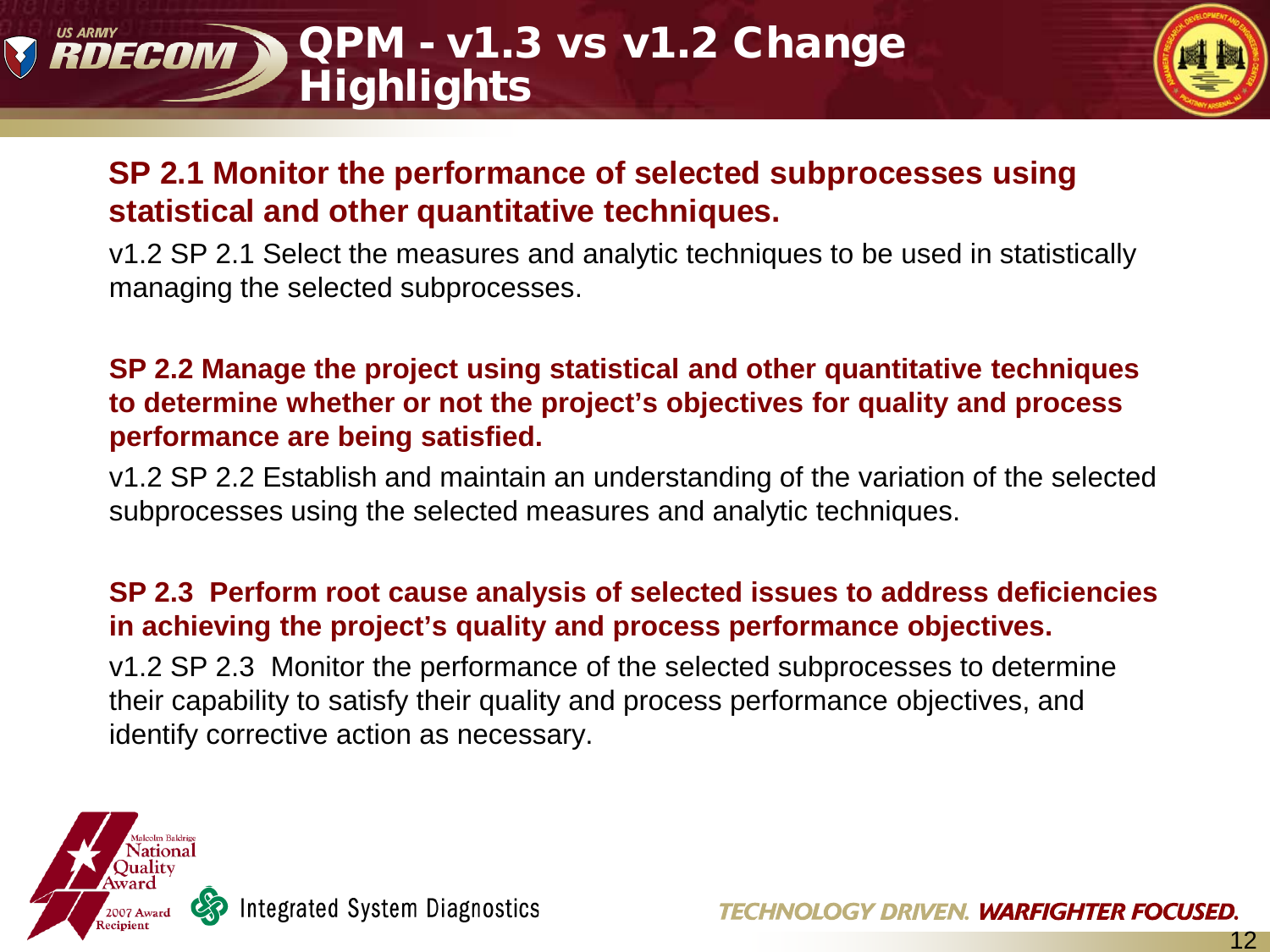

# **Team Feedback/Experience:**

**The words "including clear definition of the improvement needed or expected" – subpractice 3 - seems to anticipate the root causes before the root causes are determined. [CAR SP 1.1]** 

**Including positive outcomes is an improvement to the model. [CAR SP 1.2]**

**The new wording poses a risk that organizations will be required to show evidence of analysis of both problem and success outcomes in an appraisal.** 

**Implement the action plans – sub practice 4 – ties to the practice text of "Implement". This is an improvement in the wording. [CAR SP 2.1]**

**Team Recommendation:** 

• **No recommended changes were given by the team.**



RDECOM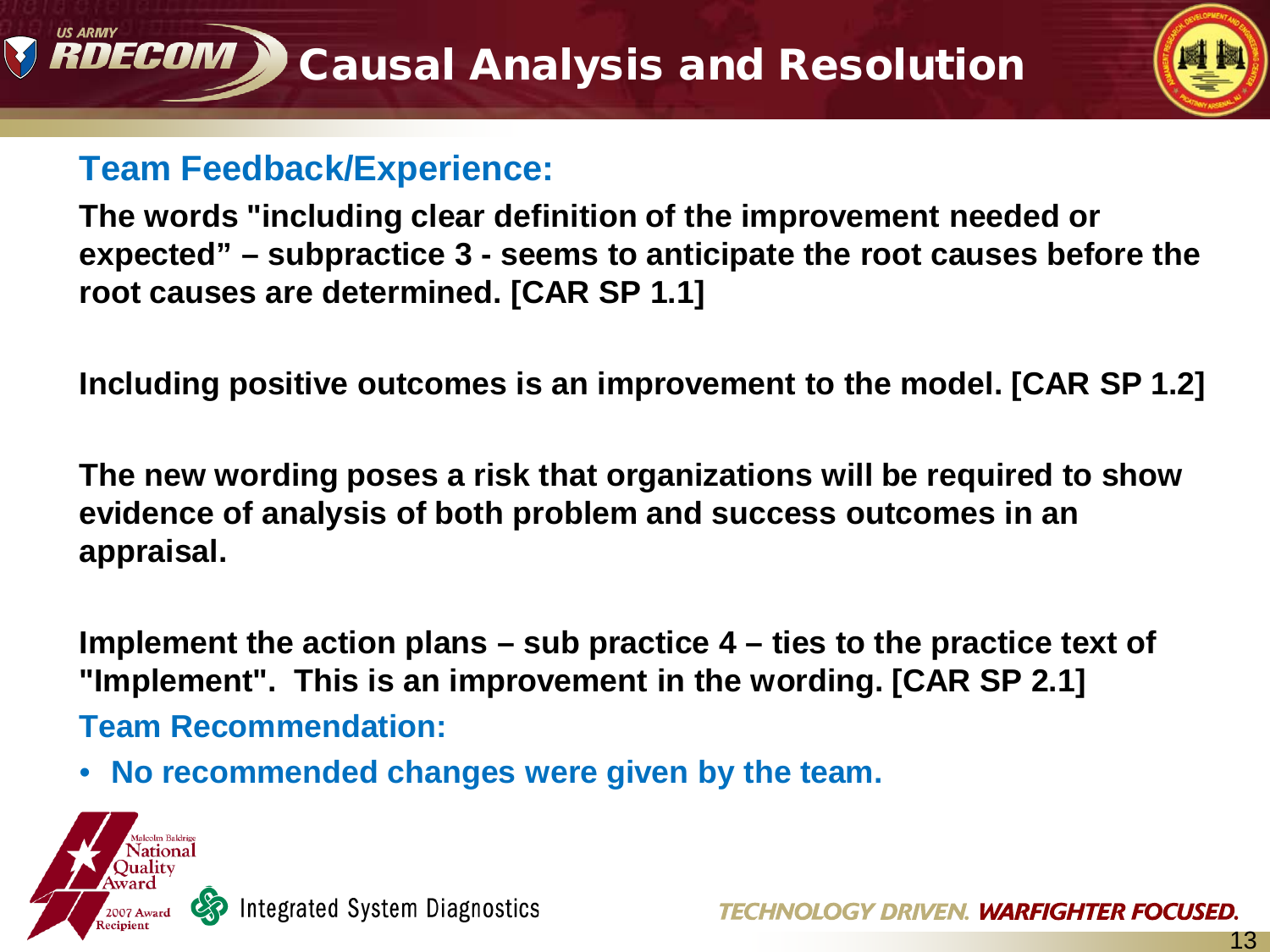# RDECOM CAR - v1.3 vs v1.2 Change **Highlights**



## **v1.3 SP 1.1 Select outcomes for analysis.**

v1.2 SP1.1 Select the defects and other problems for analysis.

# **v1.3 SP 1.2 Perform causal analysis of selected outcomes and propose actions to address them.**

v1.2 SP 1.2 Perform causal analysis of selected defects and other problems and propose actions to address them.

# **v1.3 SP 2.3 Record causal analysis and resolution data for use across projects and the organization.**

v1.2 SP 2.3 Record causal analysis and resolution data for use across the project and organization.

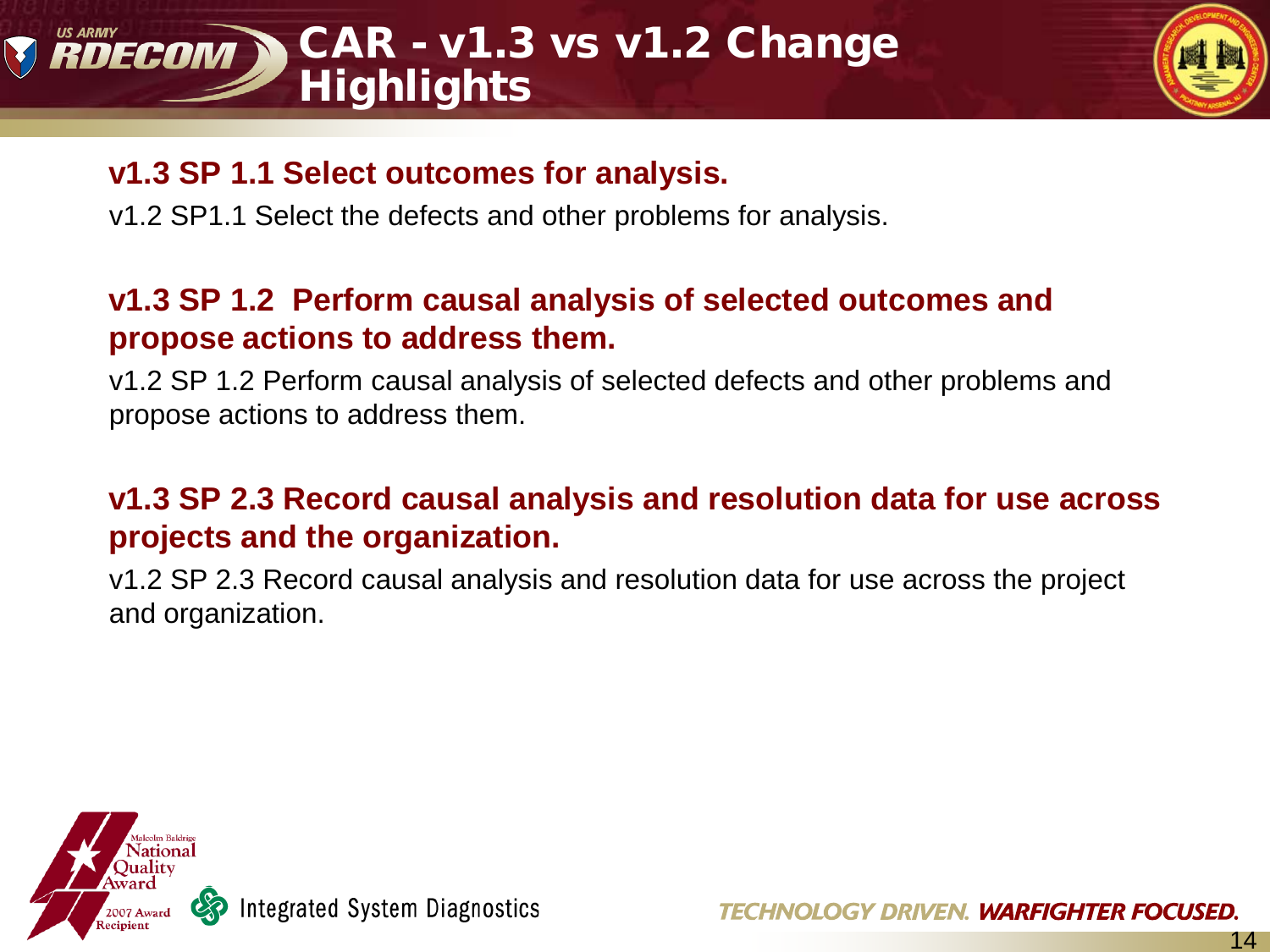

# **Team Feedback/Experience:**

**Suggest moving OPM SP 1.1 to make it a new OPP SP 1.1. Need to have a practice in OPP to revise the business objectives identified in OPF and expanded in OPM. [OPM SP 1.1]**

**Incremental improvements are handled by the pilot organization in OPF, and not explicitly called out as relating to the QPPOs and business objectives like an innovation would be. [OPM SP 2.1]**

**Adding incremental and innovative improvements in two separate practices may cause confusion for implementers and appraisers. Recommend deleting this practice. With the exception of tying them to business needs, incremental changes are analyzed and implemented in OPF (see current examples given in OPM SP 2.1 text). [OPM SP 2.1]**

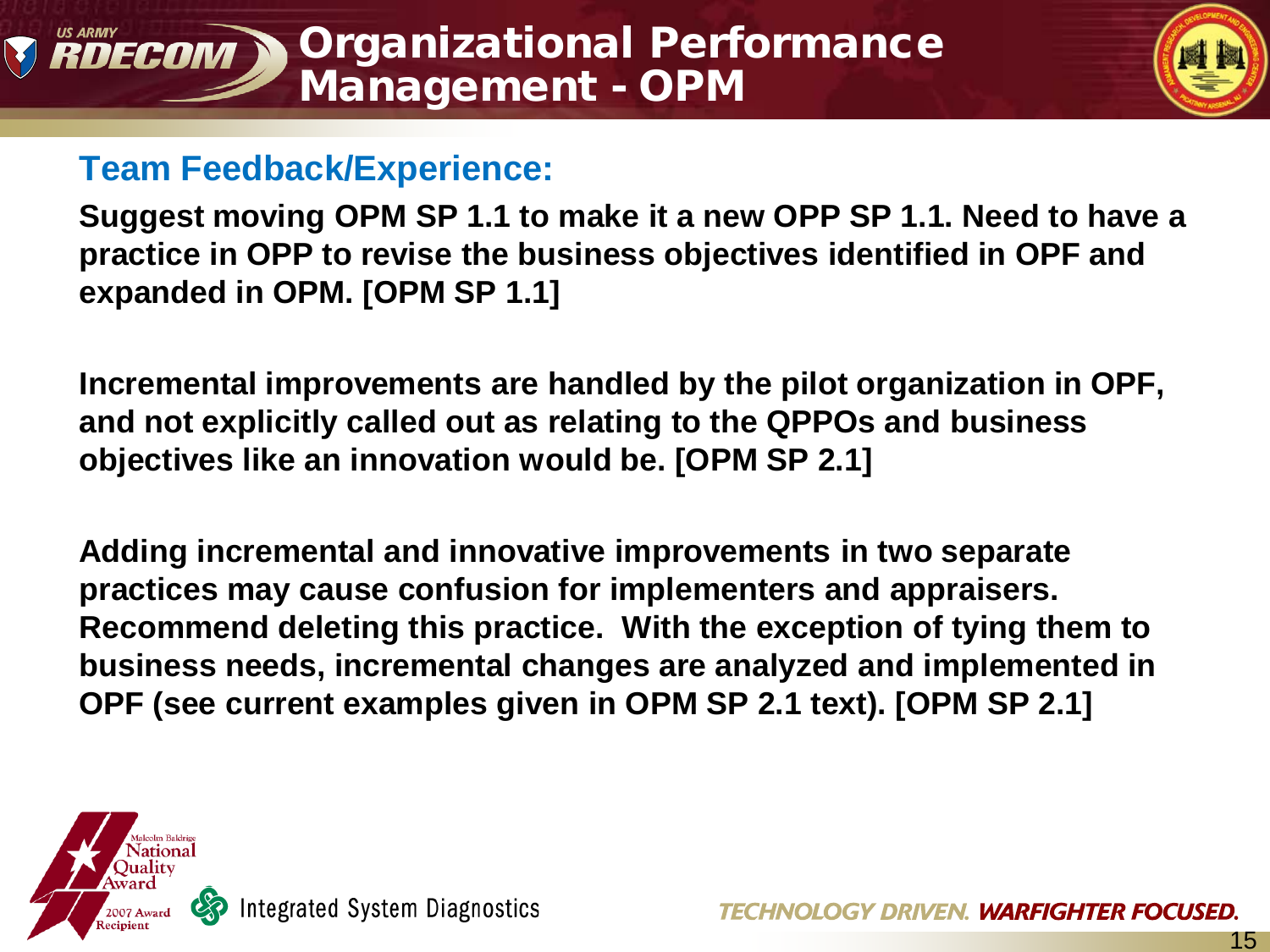#### Organizational Performance RDECOM Management - OPM



# **Team Feedback/Experience:**

**Add Business Objectives to this practice in same way that QPPOs are currently included. [OPM SP 2.5]**

# **Team Recommendation:**

- **Move SP 1.2 Analyze Process-Performance Data to SG 2 SP 2.1.**
- **Remove SP 2.2 Elicit and Analyze Incremental Improvements.**
- **Remove SP 2.3 Implement Improvements. [Note: The GLOP said "implement" and SP 2.5 said "deploy"]**

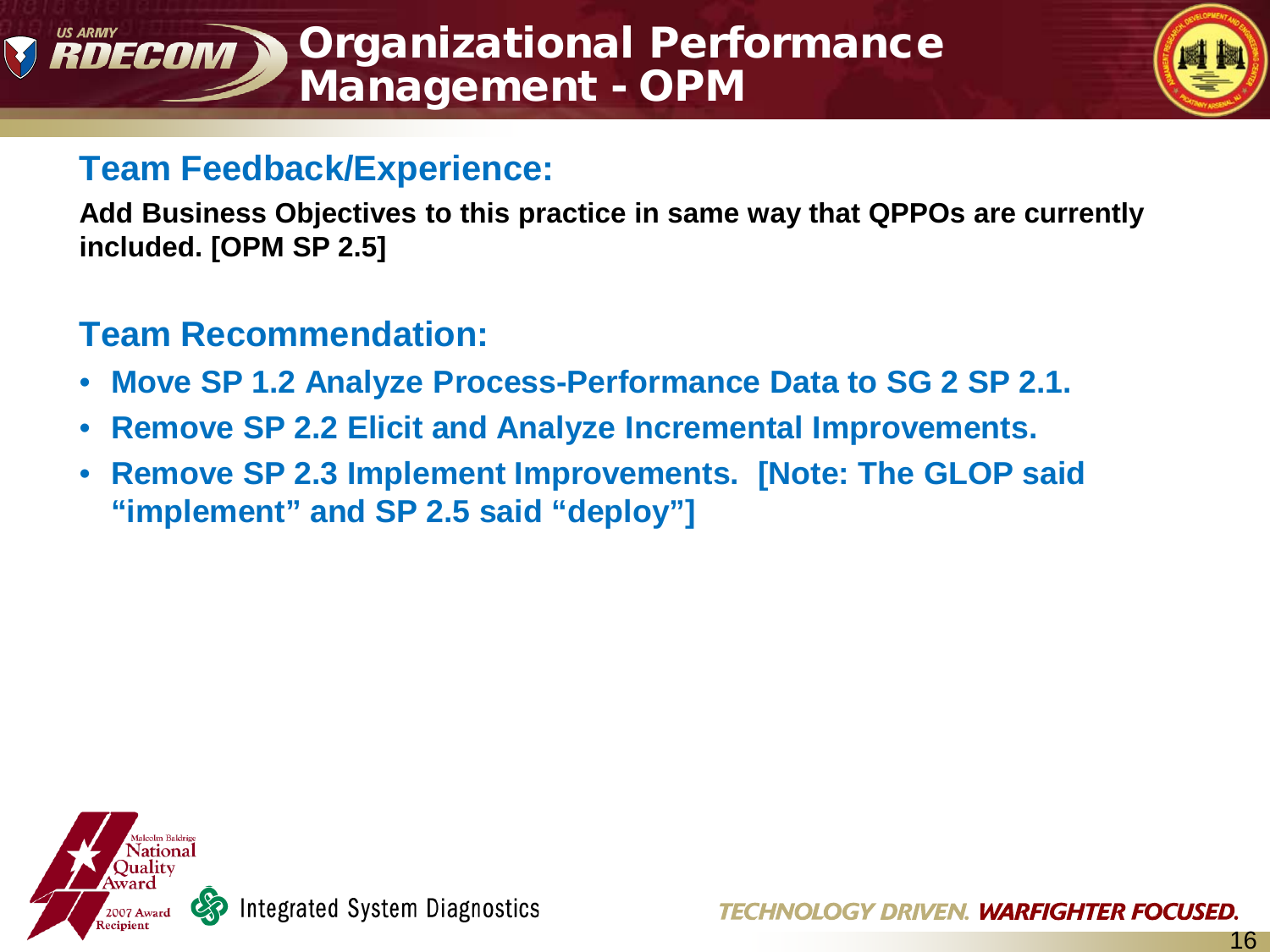

**SG 1 Manage the organization's business performance using statistical and other quantitative techniques to understand process-performance shortfalls and identify areas for process improvement.**

- **SP 1.1 Maintain business objectives based on an understanding of business strategies and actual performance results.**
- **SP 1.2 Analyze process-performance data to determine the organization's ability to meet identified business objectives.**
- **SP 1.3 Identify potential areas for improvement that could contribute to meeting business objectives.**

# **Team Recommendation:**

• **Remove SG 1 and associated specific practices and renumber SG 2 and SG 3.** 

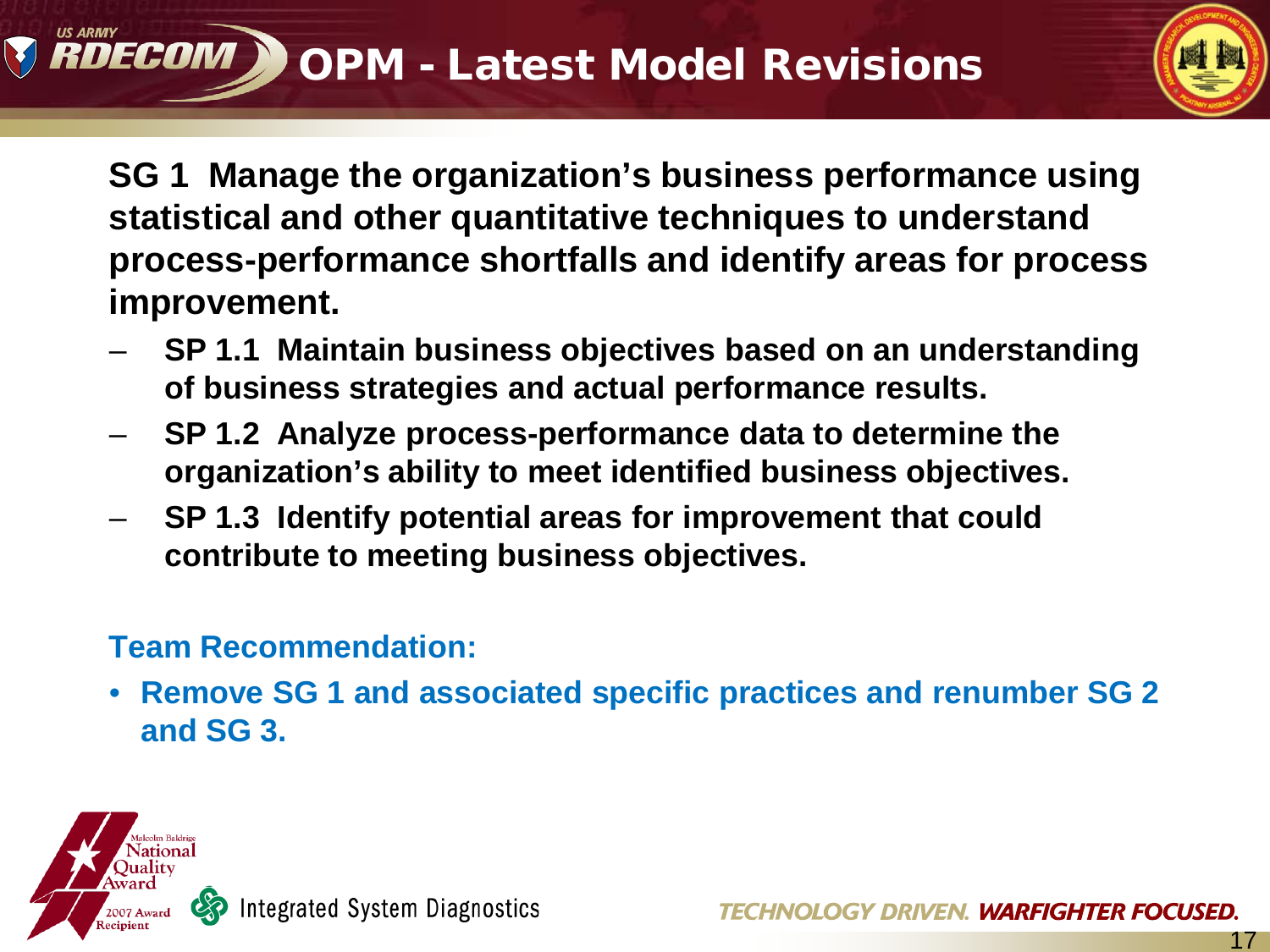

18

**SG 2 Improvements are proactively identified, evaluated using statistical and other quantitative techniques, and selected for deployment based on their contribution to meeting quality and process-performance objectives.**

- **SP 2.1 Elicit and categorize suggested improvements.**
- **SP 2.2 Analyze suggested improvements for their possible impact on achieving the organization's quality and process-performance objectives.**
- **SP 2.3 Validate selected improvements.**
- **SP 2.4 Select and implement improvements for deployment throughout the organization based on an evaluation of costs, benefits and other factors.**

# **Team Recommendation:**

• **Rename proposed current SG 2 to Manage Business Performance and Select Improvements.**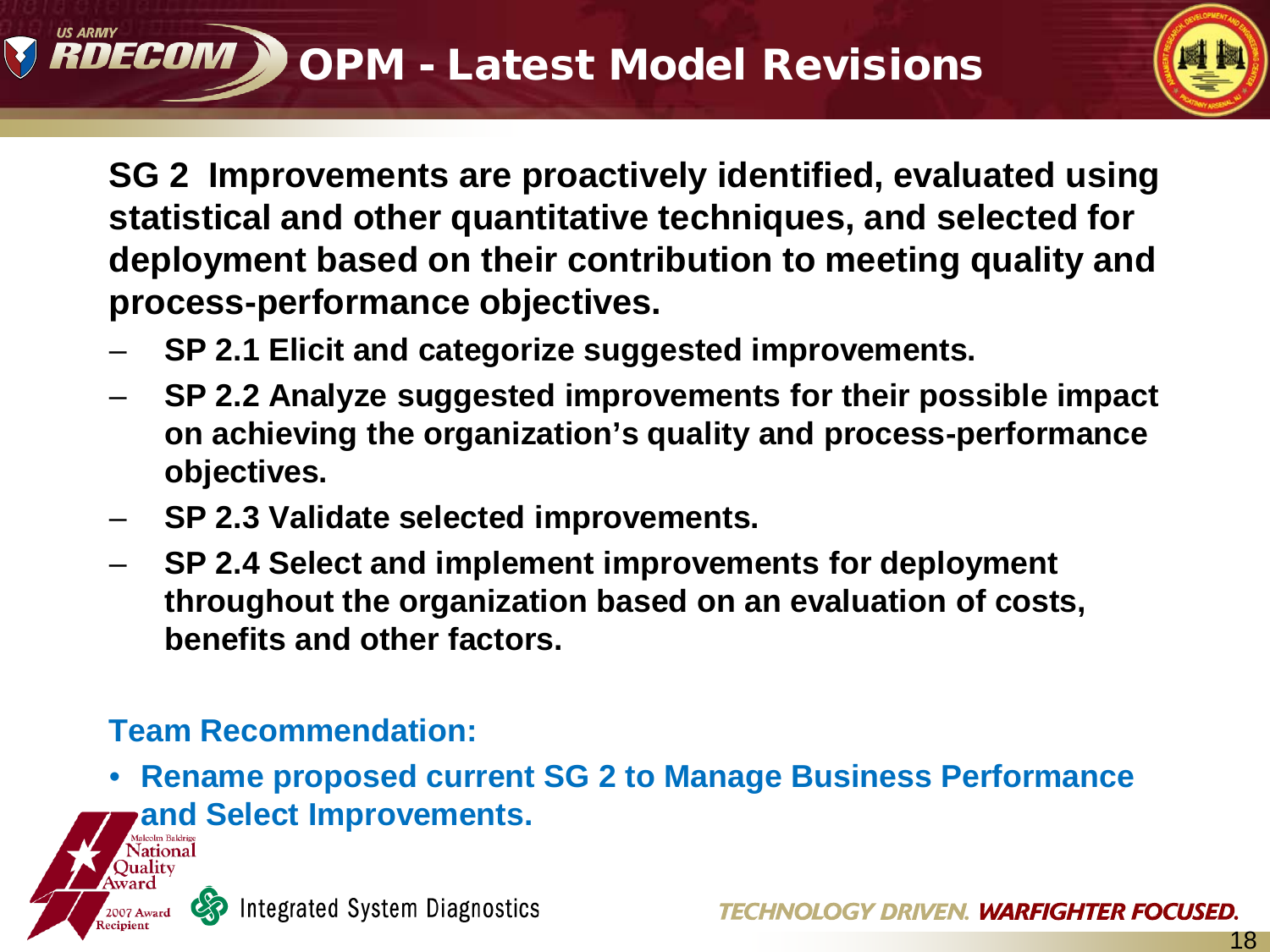

**SG 3 Measurable improvements to the organization's processes and technologies are deployed and evaluated using statistical and other quantitative techniques.**

- **SP 3.1 Establish and maintain plans for deploying selected improvements.**
- **SP 3.2 Manage the deployment of selected improvements.**
- **SP 3.3 Evaluate the effects of deployed improvements on quality and process performance using statistical and other quantitative techniques.**

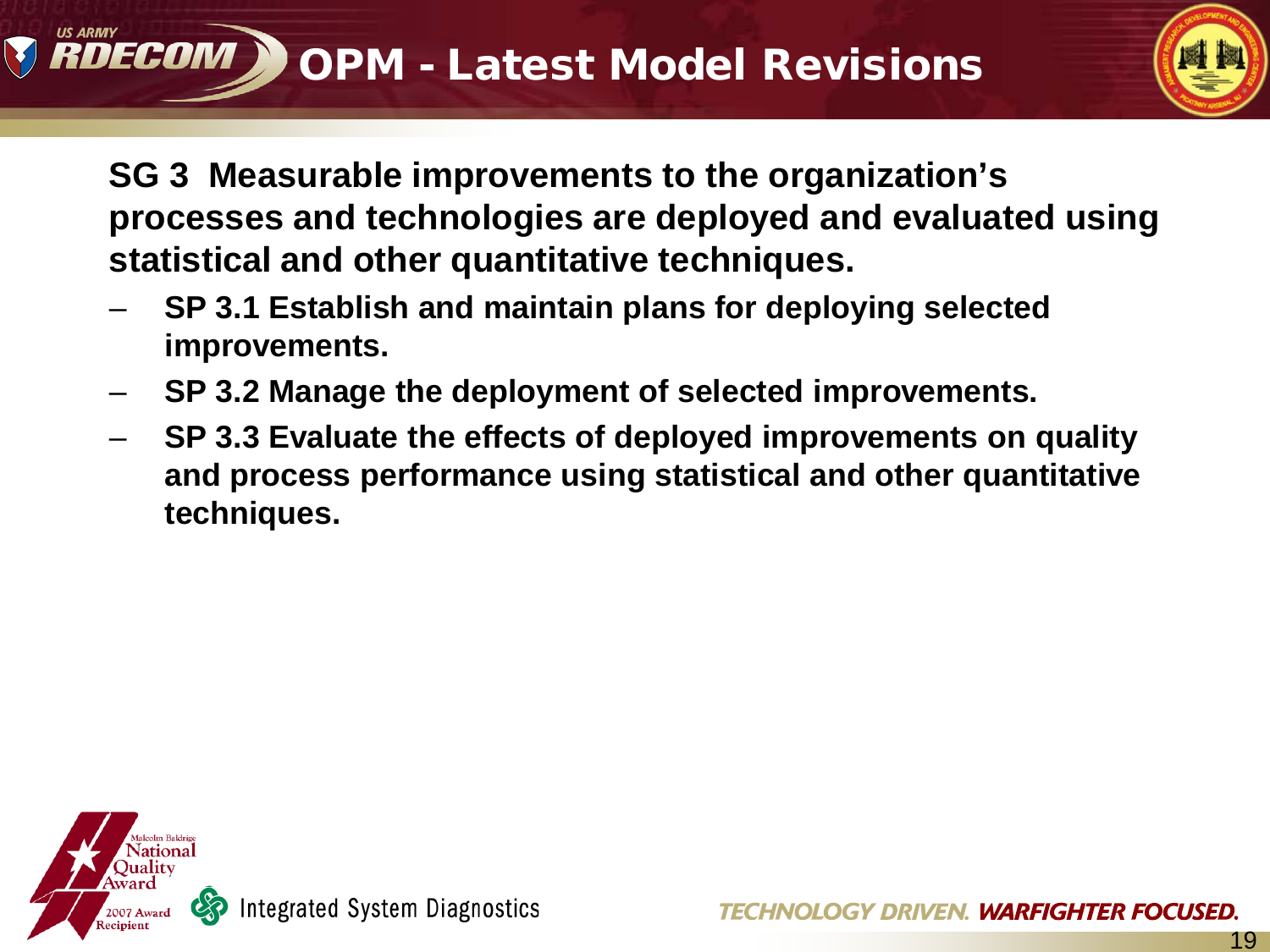#### Organizational Process Focus - DECOM OPF

#### **Feedback:**

**If OPF SP 1.1 were changed to read "Establish and maintain business objectives" this would better support "Maintain business objectives " in OPP and "Analyze the process-performance data" in QPM.** 

### **Team Experience:**

- **The organization of the SPs between OPF, OPP and OPM was confusing for the team.**
- **It was the team's view that because an SP to establish the business objectives does not appear in ML3 that this might cause a disconnect in implementation (e.g., the model says maintain objectives in OPP and use the business objectives OPM but did not clearly establish the objectives beforehand).**

# **Team Recommendation**

• **Replace SP1.1 with "Establish and Maintain Business Objectives"**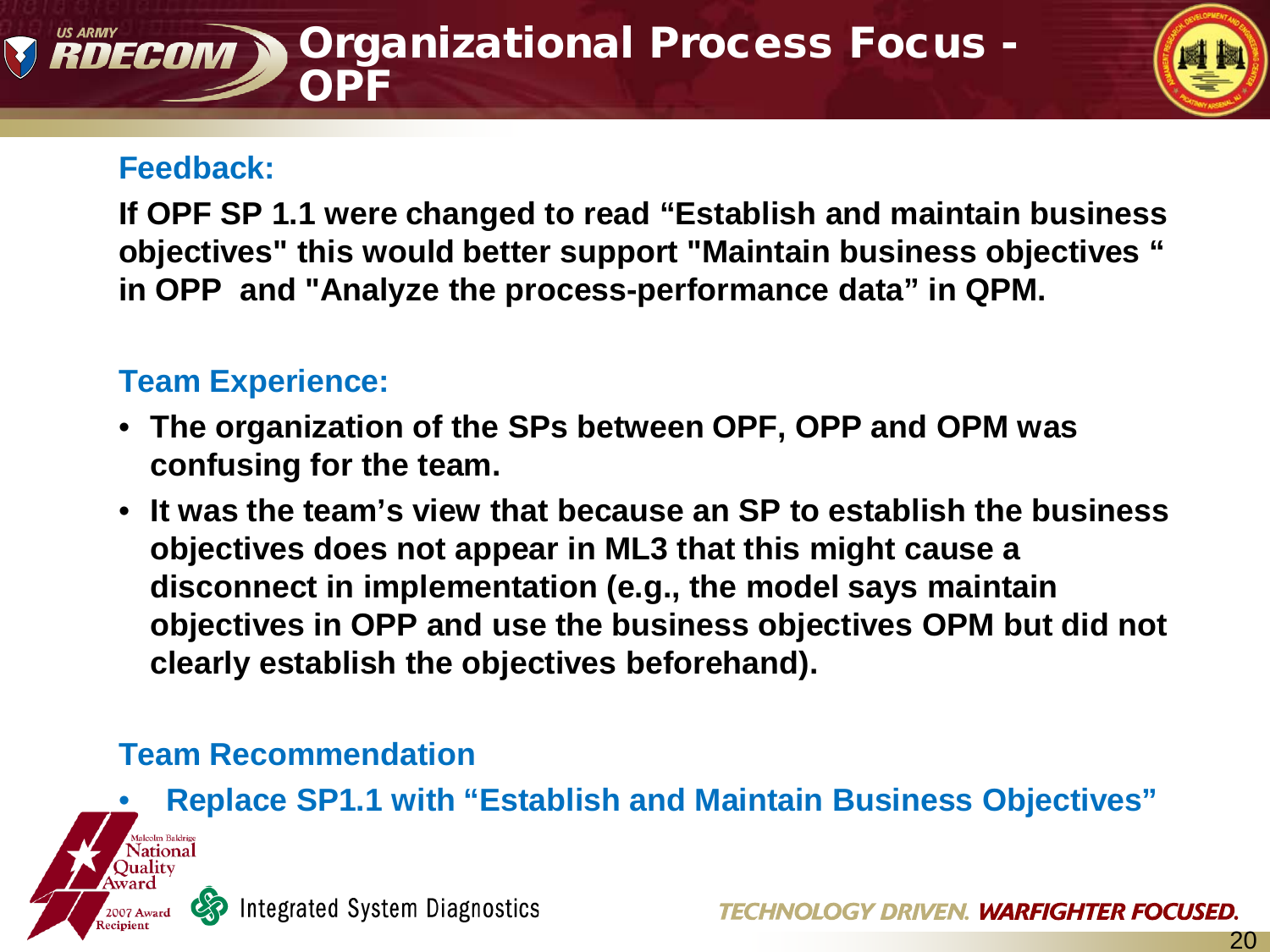# RDECOM Appraisal Reporting



- **The team created a detailed feedback report including redlines for each process area of the CMMI®- DEV v1.3 materials that we were provided.**
- **Collaborating to build a report that included information from both an appraisal team and the organization allowed us to provide detailed feedback while taking both an appraisal and implementation perspective.**
- **Mapping of CMMI®- DEV v1.2 to CMMI®- DEV v1.3 was completed by the team to provide CMMI®-DEV v1.3 equivalent ratings.**
- **Ratings against CMMI®- DEV v1.3 helped identify areas where the potential changes in the model would impact the organization being appraised.**

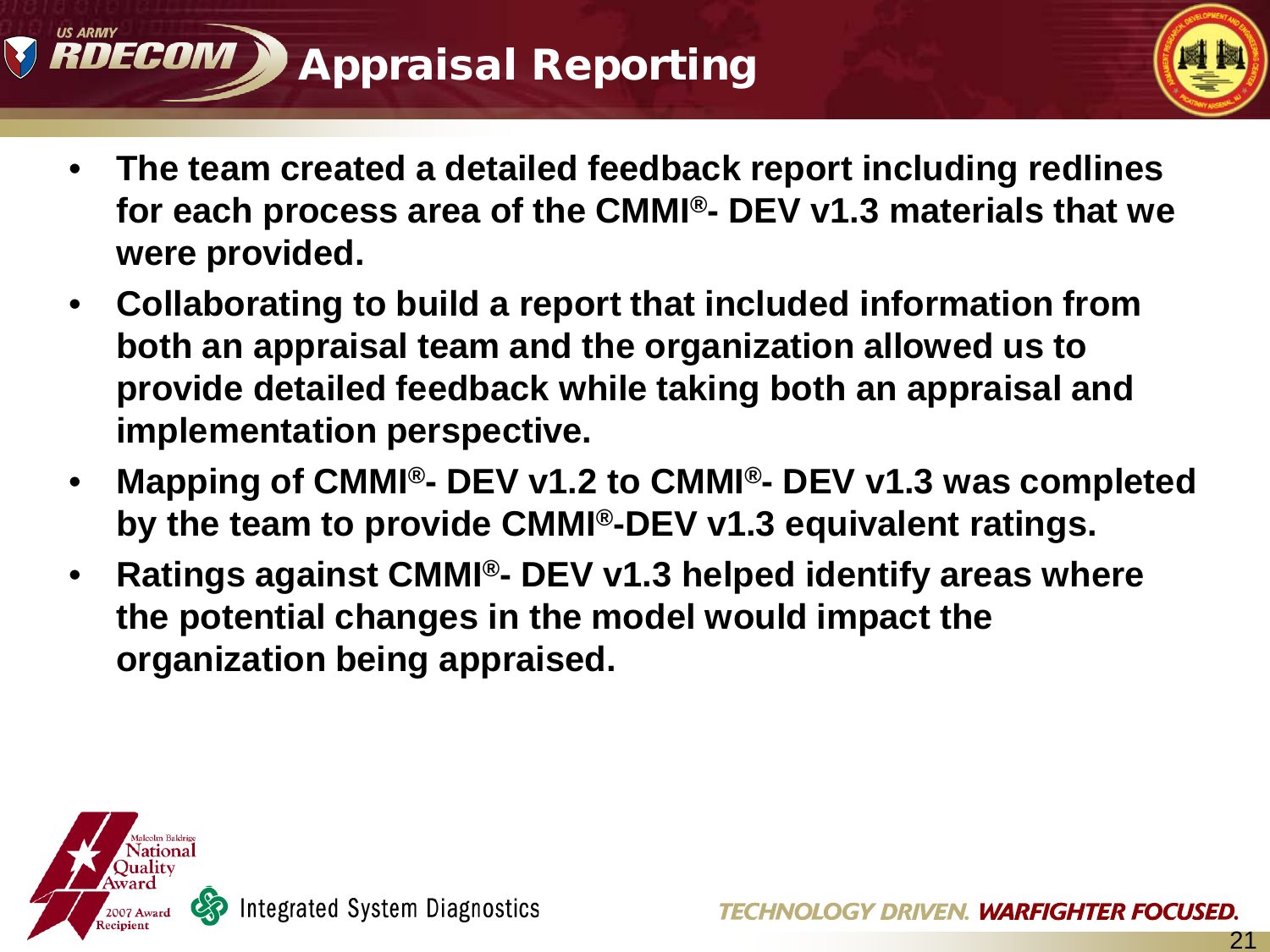**RDECOM ) Appraisal Results Using CMMI v1.3** 





**V** 

**TECHNOLOGY DRIVEN. WARFIGHTER FOCUSED.** 

四脚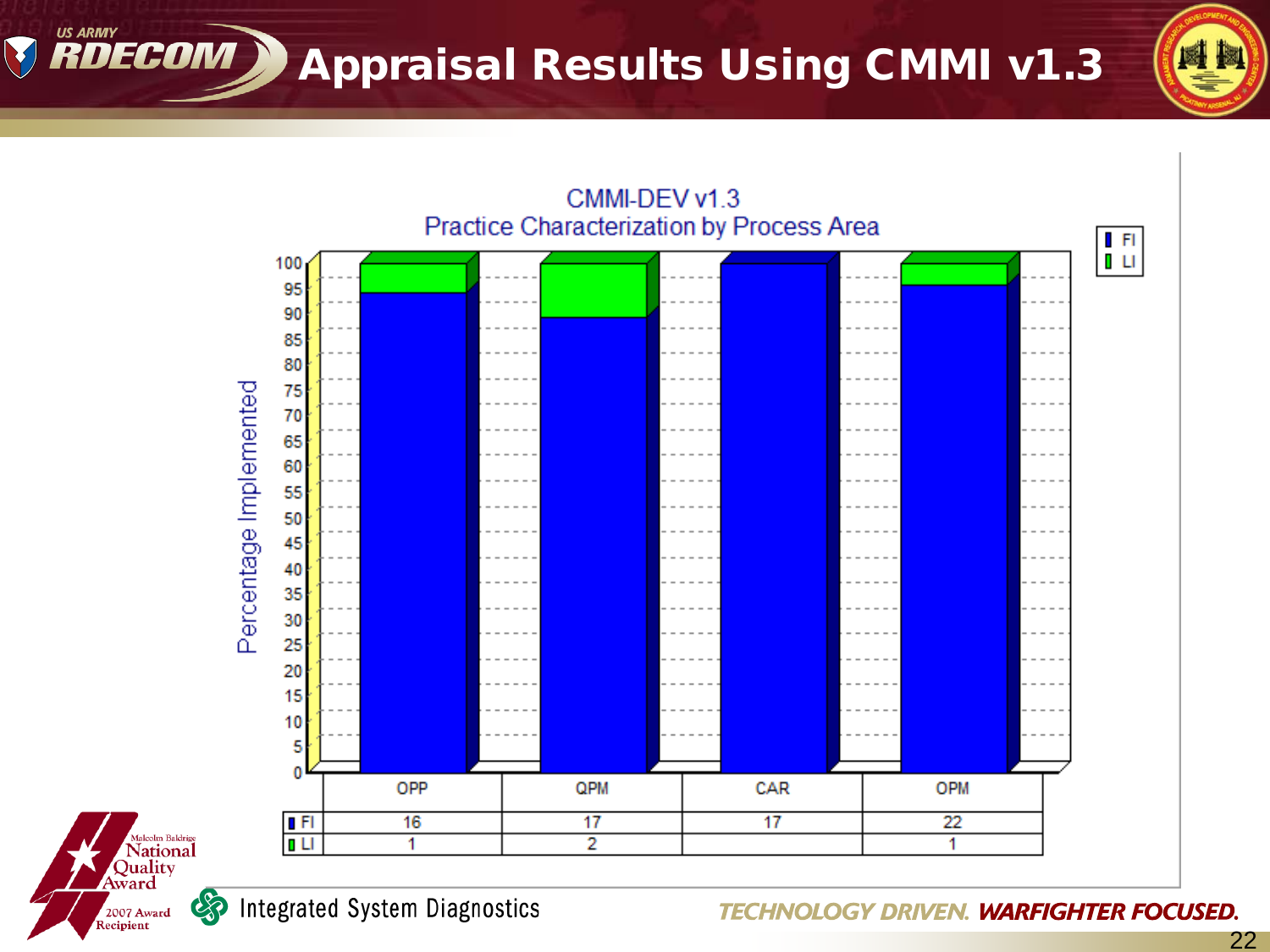



23

- **The maintenance of traceability to business objectives for the organization's quantitative objectives for quality and process performance was not explicitly evident. [OPP SP 1.2]**
- **Attributes critical to evaluating performance to help achieve the project's quality and process performance objectives were not clearly identifiable. [OPP SP 1.3]**
- **Risks associated with achieving the project's quality and process performance objectives are not explicitly identified or managed. [QPM SP 2.1]**
- **Incremental improvements are not explicitly called out as relating to the QPPOs and business objectives. [OPM SP2.1]**

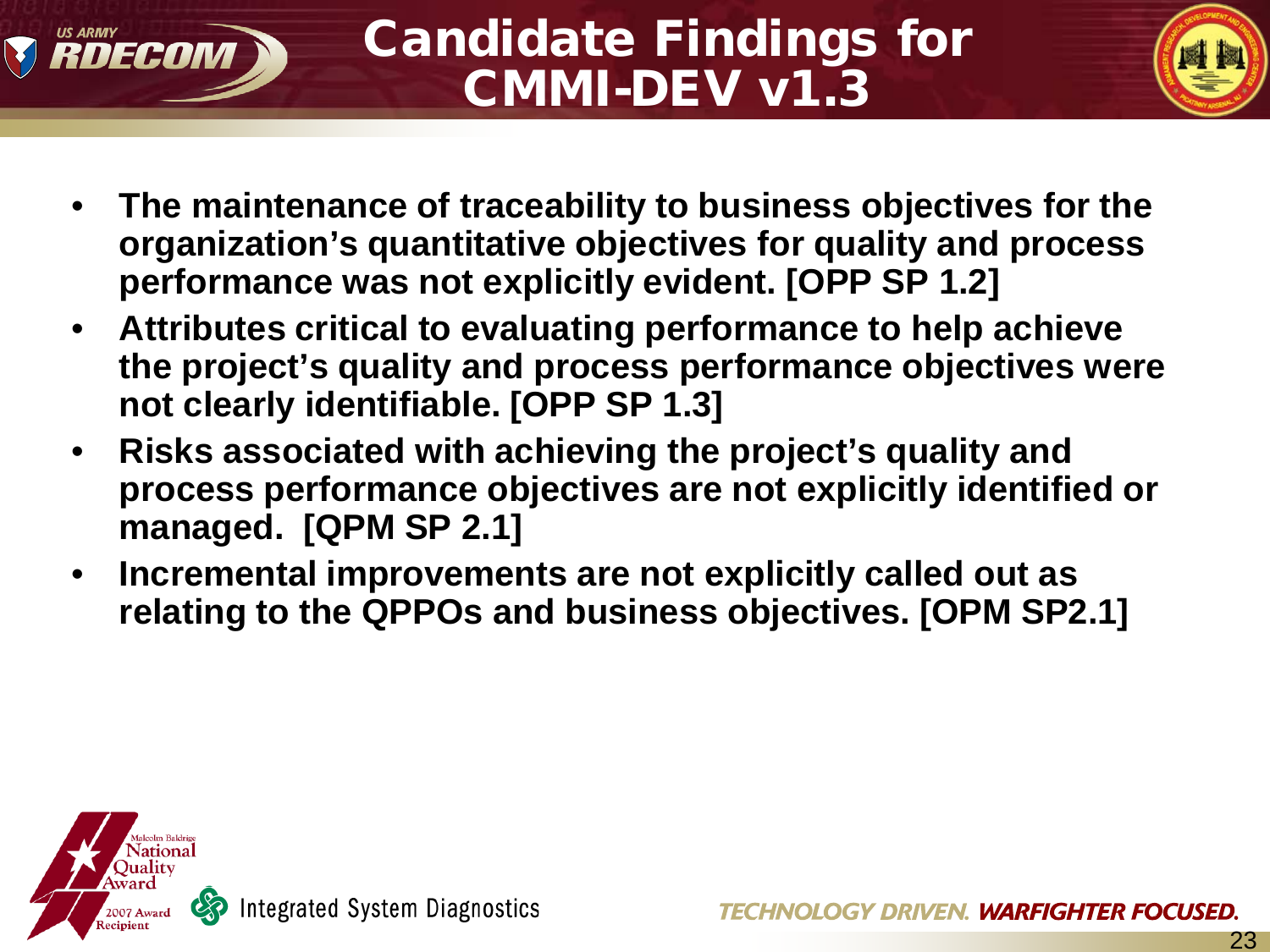



- **In evaluating CMMI-DEV v1.3 we had the biggest problem with OPM.** 
	- **We were able to agree that the second two goals would be valuable with some rewording.**
- **There was a lot of discussion about "Review Business Objectives" in OPM.** 
	- **We suggested moving Establish and Maintain Business Objectives to OPF.**
	- **We suggested moving Maintain Business Objectives to OPP.**
	- **We suggested removing Review Business Objectives from OPM because it is already in OPP.**

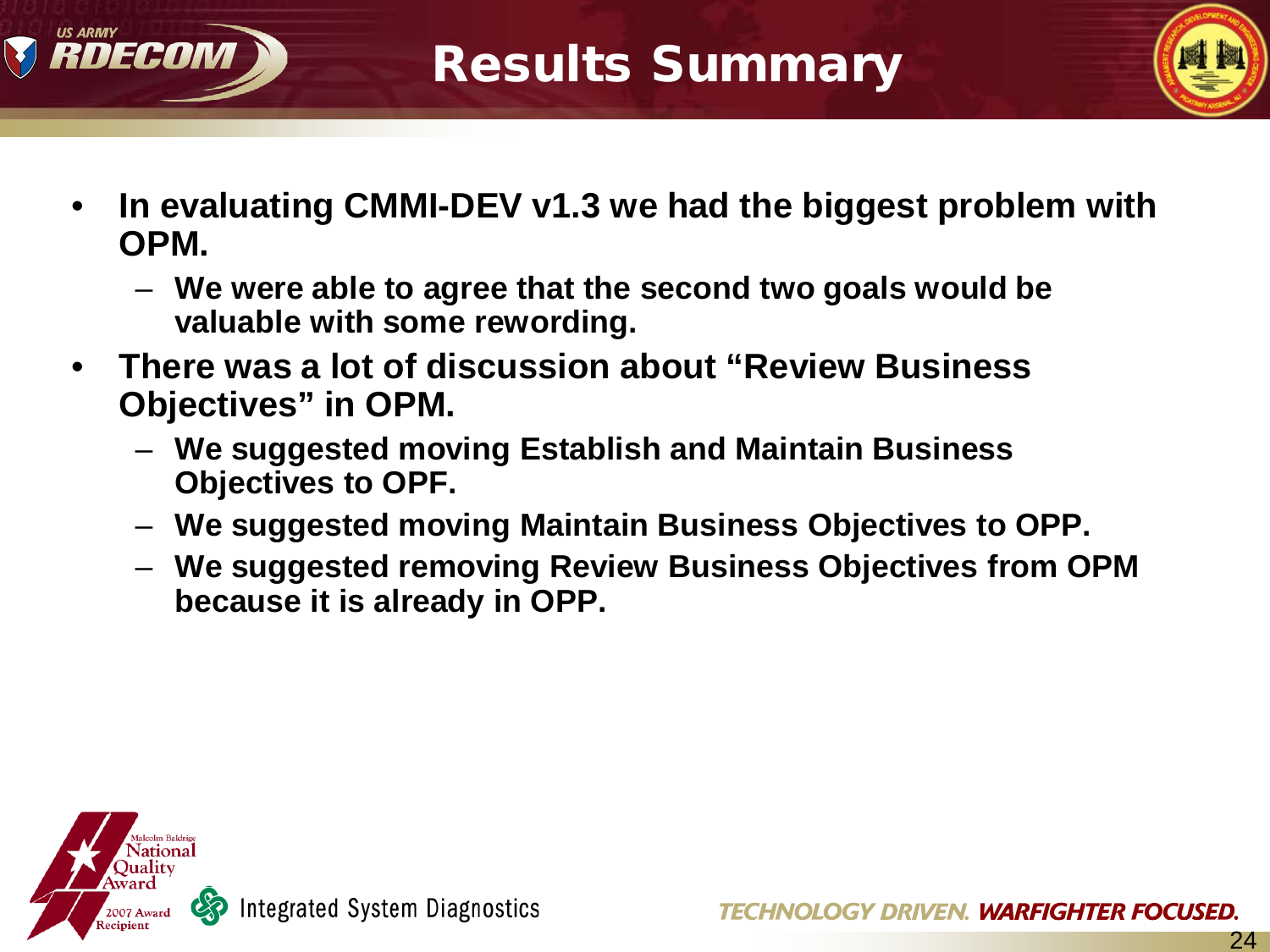



- **Planning for and obtaining the necessary resources to train the team, while the model was still being developed, was not easy.**
- **Using draft material from a model with a moving baseline was difficult to manage and caused rework for the team.**
- **A template or any specific guidance on what is the desired output for piloting a new model would have been helpful.**